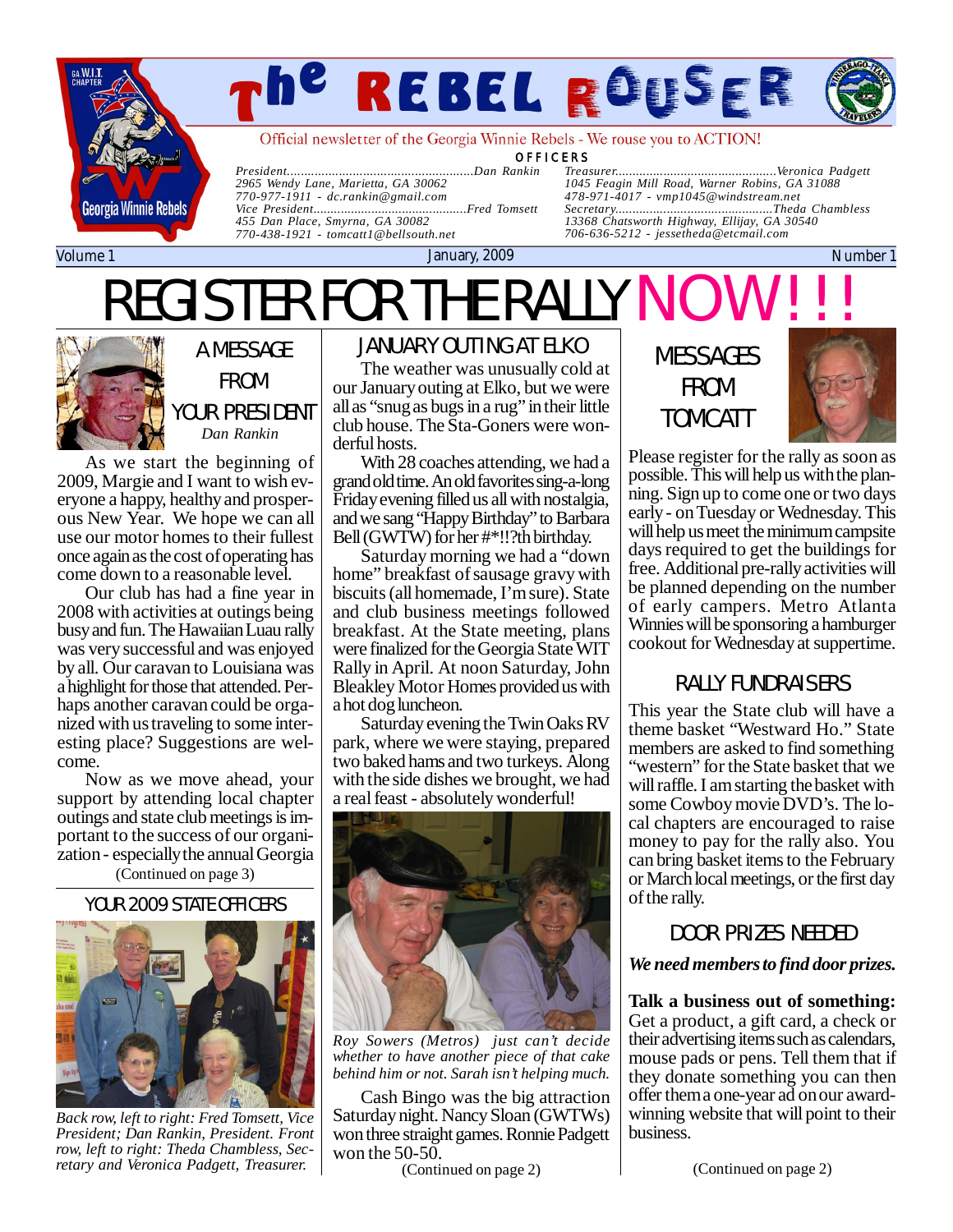

HELP NEEDED AT THE 2009 STATE RALLY

*We need members to assist in several jobs at this year's Rally.*

**Gate Minder:** Work at the gate to check in rally attendees. Please contact Tom and Ronnie Padgett to sign up for this task. Phone  $4\overline{7}8-971-\overline{4}01\overline{7}$  or [vmp1045@windstream.net.](mailto:vmp1045@windstream.net) **Rally Breakfasts:** Help is needed to

cook and serve breakfast each morning. Thursday - Metro men

Friday - GWTW men Saturday - State Club men Sunday - Sta-Goners men.

**Vendor Assistance:** One person to welcome vendors as they arrive and guide them to their assigned booths. Please contact Fred Tomsett to sign up. 404-626-3696 or [fred@gawit.com](mailto:fred@gawit.com). **Ice Cream Social:** Assist in making and serving ice cream. Ice cream machines are also needed. Please contact Grant Baldwin at 706-334-2264 or [topofmt@earthlink.com](mailto:topofmt@earthlink.com).

(Outing-continued from page 1)



*Ronnie Padgett, state treasurer, won the 50- 50 pot Saturday night. My, does she look happy. Do you think we could float a loan?*

Sunday breakfast consisted of sweet rolls and leftovers from Saturday morning, which everyone devoured.

Following breakfast, Chaplain Henry Good held devotions. His message was: don't sweat the small stuff, just love God and your fellow man.

After devotions, we unhooked the motor homes, hooked up the tow vehicles, and left the park in a torrential downpour.

Happy trails until next time!

(Tomcatt-continued from page 1)

**Re-Gift:** If you have been given a nice gift that you will not use yourself, please donate it.

**Buy Something:** Some members have gone out and bought prizes to donate. Door prizes are being collected by Dan Rankin, Fred Tomsett, and Ronnie Padgett.

*You can bring prizes to the February and March local chapter meetings or to the rally.*

Fred Tomsett, Vice-President



PLAY CUPID



*Marie and Herb Jones* A gregarious, outgoing, funny Herb related this story to us at the GWR State Outing, as reserved Marie looked on with an approving smile.

Marie and Herb were introduced at a State meeting in 1998. They continued to visit and learn about each other at Sta-Goner outings. Then Cupid's arrow found its mark and they were married in 1999. This year marks their 10th anniversary together as Sta-Goners and as husband and wife.

Since Marie's Winnebago had 100,000+ miles on it and Herb was relatively new to motorhoming, you can guess who was the teacher and who was the student. If you ever have a few minutes to spare, and need a good laugh, ask Herb about some of those experiences.

Marie and Herb want to thank all their friends at GWR, but especially their wonderful STA-GONERS.



# WE NEED CAKES FOR OUR CAKE WAI K

*By Theda Chambless*

On Friday, April 17th from 4:00- 5:00p.m., we will have an old-fashioned cake walk. When the music stops, whoever is standing on the number drawn will get the cake. The cost will be \$1.00 per walk and everyone is encouraged to participate. The proceeds will assist in defraying the expenses of the rally.

However, we need cakes galore. If you will contribute one, please contact me (Theda Chambless) at 706- 636-5212 or [jessetheda@etcmail.com.](mailto:jessetheda@etcmail.com)

Maybe it should be called a "Cake and Pie" walk; or "Dessert" walk; but make sure whatever you bring would be equivalent to a nice cake, . . okay? Thanks in advance for your help!



We know you think this first newsletter is nothing but your GWR officers' "Wish List," but this will be the last issue before the Georgia State Rally, and our

only opportunity to convey our needs to you.

If you should have an item of interest you would like published in "The Rebel Rouser," please send it to Theda Chambless, new secretary and newsletter editor. Telephone 706-636-5212; e-mail [jessetheda@etcmail.com.](mailto:jessetheda@etcmail.com) An issue will be published after each State Meeting, with a special issue immediately following the State Rally.

2009 GEORGIA STATE SCHEDULE **State Rally** - April 16-19 at the AgriCenter in Perry, GA **May Meeting** - May 15-17 at River Country RV Park in Gadsden, AL. Hosted by Gone With The Winnies **September Meeting** - September 18-20 at Pine Mountain Campground in Pine Mountain, GA. Hosted by the Atlanta Metro Winnies

Please help us keep your State Roster up to date. Send any changes to Theda at [jessetheda@etcmail.com.](mailto:jessetheda@etcmail.com) YOUR STATE ROSTER